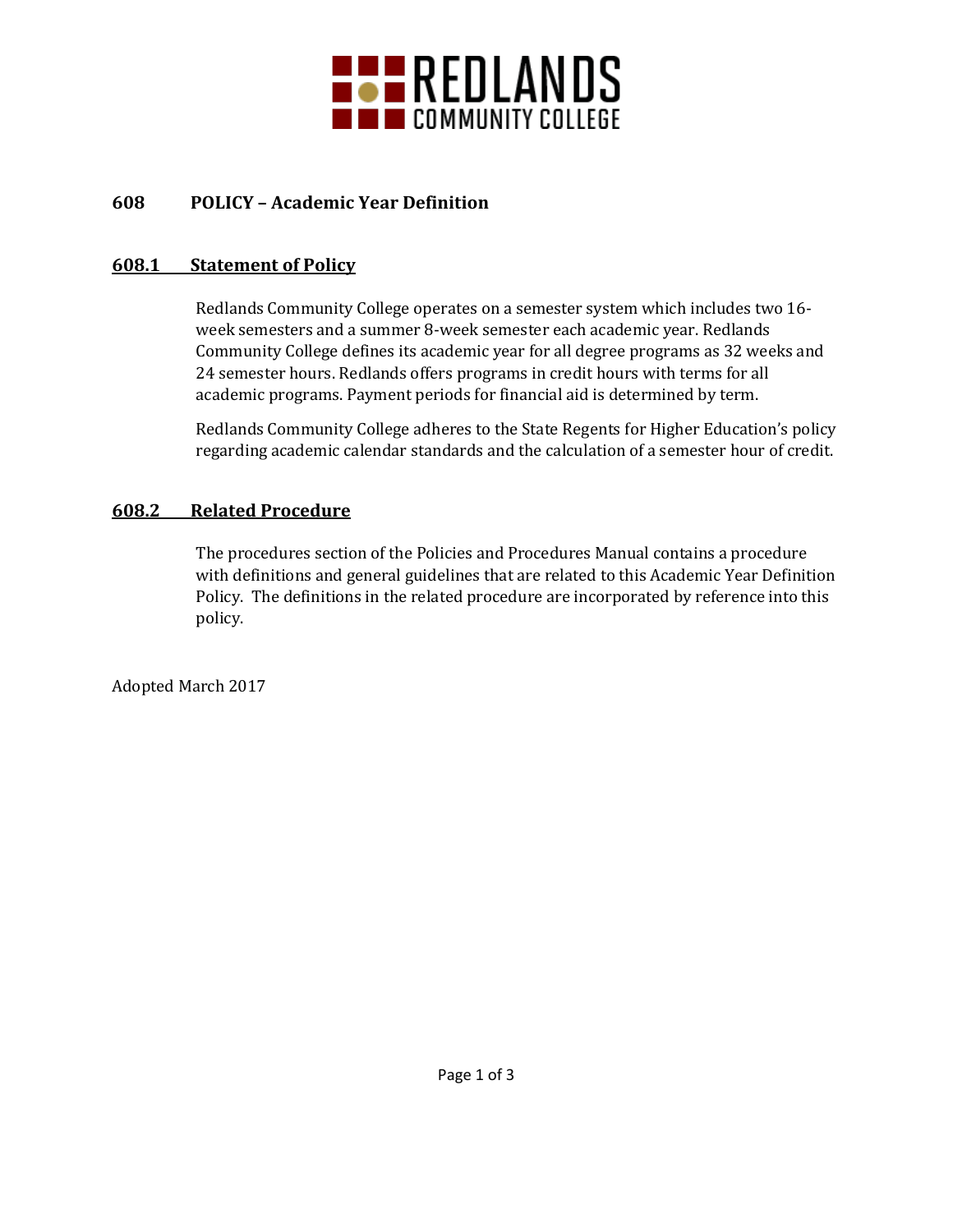

# **608 PROCEDURE – Academic Year Definition**

## **608.2:1 Definitions**

One-semester-hour of credit is normally awarded for completion of a course meeting for 800 instructional minutes, 50 minutes per week for sixteen weeks, exclusive of enrollment, orientation, and scheduled breaks. Organized examination days may be counted as instructional days.

Laboratory credit is normally awarded at a rate not to exceed one-half the instructional rate. One-semester-hour of credit is normally awarded for completion of a laboratory meeting a minimum of 1600 minutes, 100 minutes per week for sixteen weeks.

Block or alternative course schedules may also occur within the dates set forth for a semester or summer session. Courses offered during academic terms shorter than a semester will observe the same academic standards involving instructional hours per semester-credit as those courses offered during a standard academic semester.

### **608.2:2 Charts**

The charts below is used to determine semester credit hour calculations.

| <b>Credit Hours</b> | <b>Instructional Minutes Per Semester Class</b> |
|---------------------|-------------------------------------------------|
| 1 credit hour       | 800 minutes                                     |
| 2 credit hours      | 1600 minutes                                    |
| 3 credit hours      | 2400 minutes                                    |
| 4 credit hours      | 3200 minutes                                    |
| 5 credit hours      | 4000 minutes                                    |

| <b>Credit Hours</b> | <b>Instructional Minutes Per Week (16 week semester)</b> |
|---------------------|----------------------------------------------------------|
| 1 credit hour       | 50 minutes a week                                        |
| 2 credit hours      | 100 minutes a week                                       |
| 3 credit hours      | 150 minutes a week                                       |
| 4 credit hours      | 200 minutes a week                                       |
| 5 credit hours      | 250 minutes a week                                       |